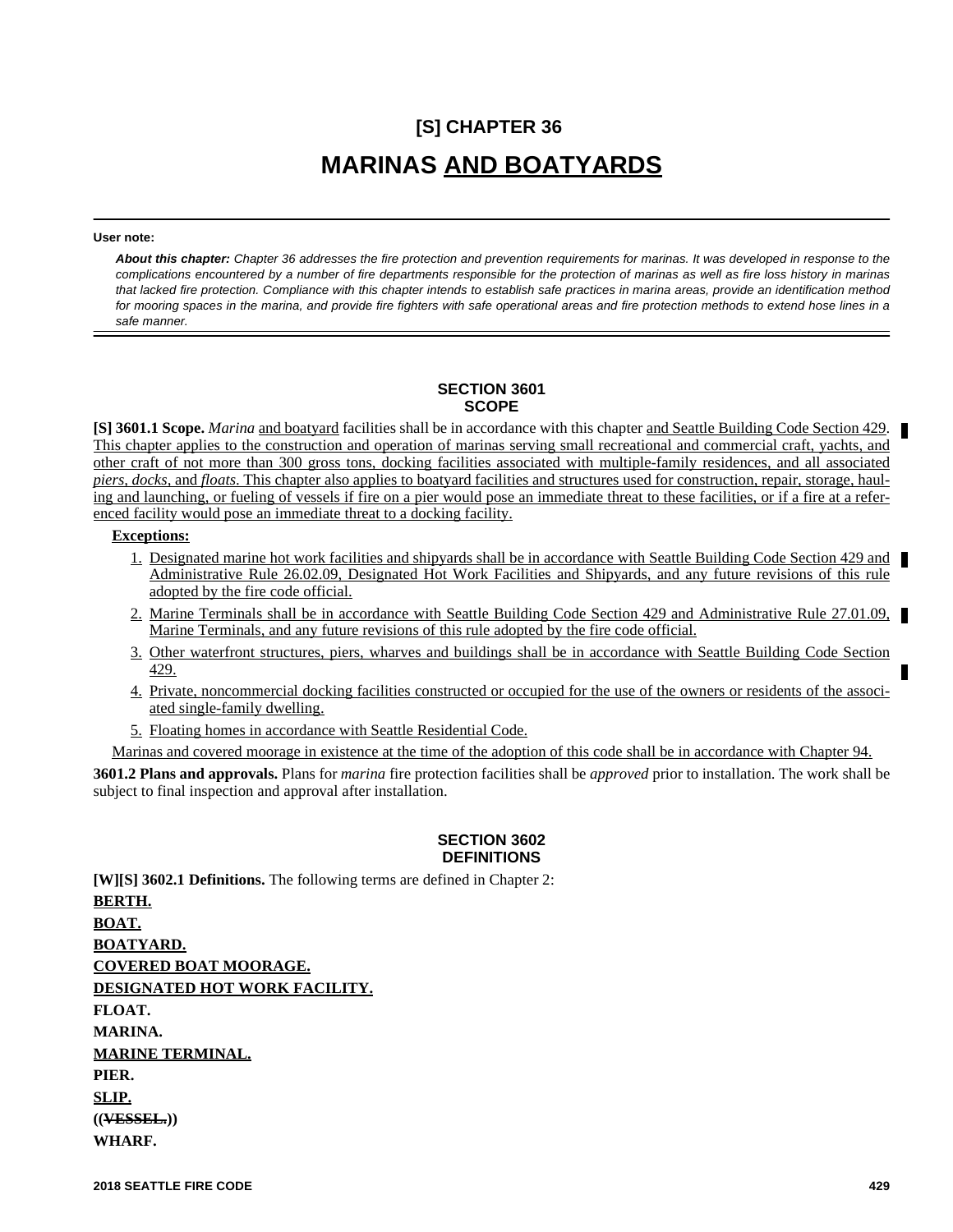# **SECTION 3603 GENERAL PRECAUTIONS**

**3603.1 Combustible debris.** Combustible debris and rubbish shall not be deposited or accumulated on land beneath *marina* structures, *piers* or *wharves.*

**3603.2 Sources of ignition.** Open-flame devices used for lighting or decoration on the exterior of a ((*vessel,*)) *float, pier* or wharf shall be *approved.*

**3603.3 Flammable or combustible liquid spills.** Spills of flammable or *combustible liquids* at or on the water shall be reported immediately to the fire department or jurisdictional authorities.

**3603.4 Rubbish containers.** Containers with tight-fitting or self-closing lids shall be provided for temporary storage of combustible debris, rubbish and waste material. The rubbish containers shall be constructed entirely of materials that comply with any one of the following:

- 1. Noncombustible materials.
- 2. Materials that meet a peak rate of heat release not exceeding  $300 \text{ kW/m}^2$  where tested in accordance with ASTM E1354 at an incident heat flux of 50 kW/ $m<sup>2</sup>$  in the horizontal orientation.

**3603.5 Electrical equipment.** Electrical equipment shall be installed and used in accordance with its listing, Section 605 of this code and Chapter 5 of NFPA 303 as required for wet, damp and hazardous locations.

**3603.6 Berthing and storage.** Berthing and storage shall be in accordance with Chapter 7 of NFPA 303.

**[S] 3603.7 ((Slip identification)) Signage.** ((Slips and mooring spaces shall be individually identified by an *approved* numeric or alphabetic designator. Space designators shall be posted at the space. Signs indicating the space designators located on finger *piers* and *floats* shall be posted at the base of all *piers,* finger *piers, floats* and finger *floats.*)) Marinas and boatyards shall be provided with conspicuous signage indicating the address of the *piers, wharves* and *floats* and, for those structures that are designed to support vehicles, the weight limit the structure can support. Numbers and letters shall be easily legible and have high contrast with the color of the sign background. Numbers and letters shall not be less than 5 inches (127 mm) in height.

**[S] 3603.8 Emergency plan.** Owners of piers, wharves, floats and marinas shall prepare an emergency plan for the facility. The plan shall include procedures for fire department notification and fire evacuation, and shall include the location of portable fire extinguishers and hose cabinets, sprinkler and standpipe system control valves, fire department connections and electrical disconnects.

**[S] 3603.8.1** The marina or boatyard operator shall post in a prominent location, or provide to boat operators using a marina or boatyard for mooring, repair, servicing, or storage, a list of safe operating procedures containing the following:

- 1. Procedures for disposal of trash;
- 2. Location of nonsmoking areas;
- 3. Location of fire extinguishers and hoses;
- 4. Procedures for turning in a fire alarm; and
- 5. Fueling procedures.

#### **SECTION 3604 FIRE PROTECTION EQUIPMENT**

**[S] 3604.1 General.** ((*Piers*, *marinas* and *wharves* with facilities for mooring or servicing five or more *vessels*,)) Marinas and boatyards and marine motor fuel-dispensing facilities shall be equipped with fire protection ((equipment)) features in accordance with Sections 3604.2 through ((3604.6)) 3604.11.

**[S] 3604.2 Standpipes.** *Marinas* and boatyards shall be equipped throughout with ((standpipe systems in accordance with NFPA 303)) a manual Class I standpipe system in accordance with NFPA 14, or Class III standpipe system in accordance with NFPA 14, if approved by the *fire code official,* shall be provided for *piers, wharves* and *floats* if the hose lay distance from the fire apparatus to the most remote accessible portion of the *pier, wharf* or *float* exceeds 150 feet (45 720 mm). ((Systems shall be provided with hose connections located such that no point on the *marina pier* or *float* system exceeds 150 feet (15 240 mm) from a standpipe hose connection.))

Approved plastic pipe may be used if installed underwater, or if another approved method of protection from fire is provided.

The standpipe piping shall be a minimum of 4 inches ( $102 \text{ mm}$ ), sized to provide a minimum of 500 gpm ( $365 \text{ L/s}$ ) at  $130 \text{ psi}$ (896 kPa) at the most remote hose connection, with a simultaneous flow of 500 gpm (365 L/s) at the third most remote hose connection on the same pier while maintaining a maximum system pressure of 175 psi (1206 kPA).

**[S] 3604.2.1 Hose connections.** Hose connection stations on required standpipes shall be provided at the water end of the *pier, wharf* or *float,* and along the entire length of the *pier, wharf* or *float* at spacing not to exceed 150 feet (45 720 mm) and as close as practical to the land end. Each hose connection shall consist of a valved 2-1/2 inch (64 mm) fire department hose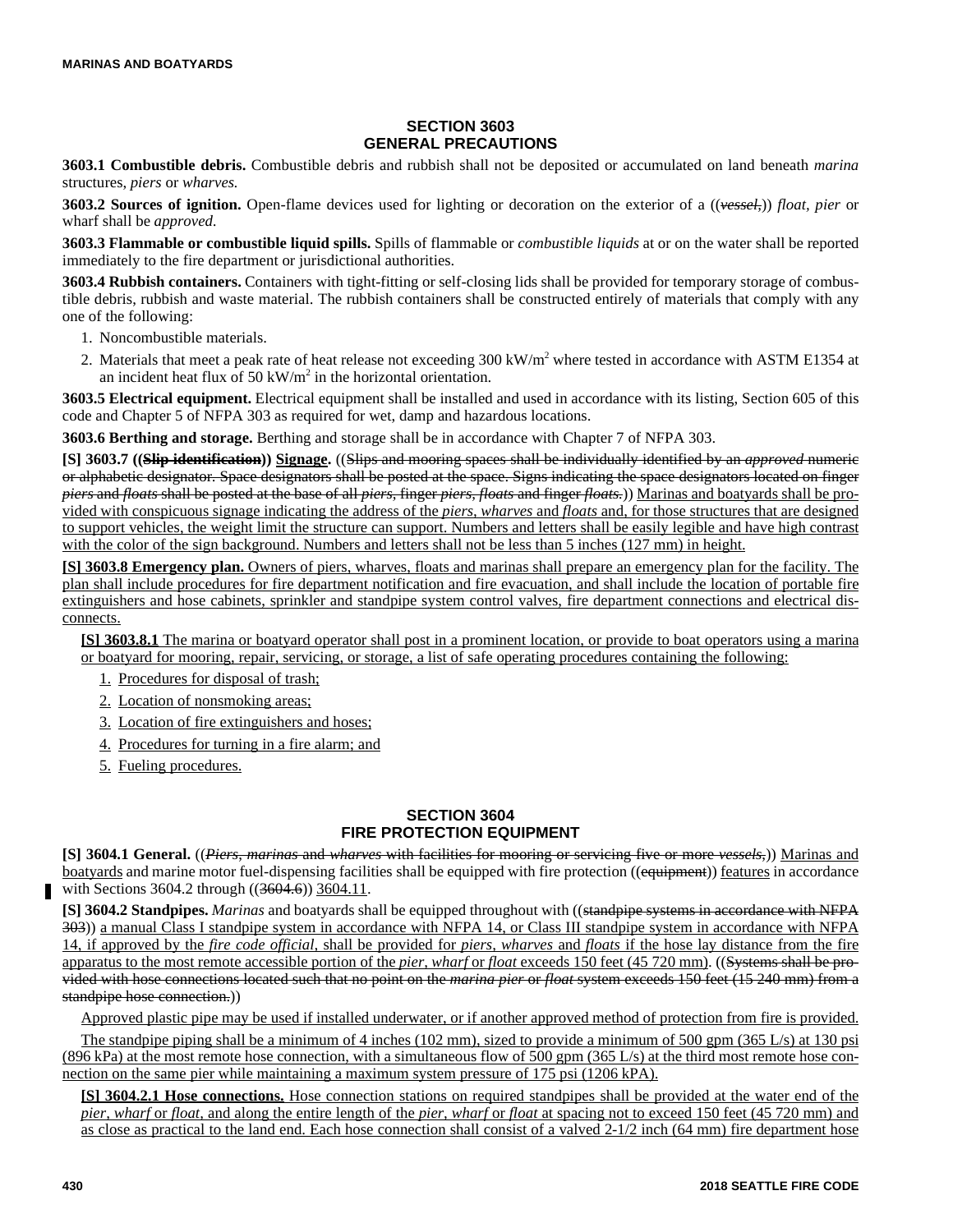outlet. Outlet caps shall have a predrilled 1/8-inch (3.2 mm) hole for pressure relief and be secured with a short length of chain or cable to prevent falling after removal. Listed equipment shall be used.

**Exception:** The hose connection at the land end of the *pier, wharf* or *float* may be omitted when a hose connection is located within 150 feet (45 720 mm) of the fire apparatus access road.

**((3604.2.1)) 3604.2.2 Identification of standpipe outlets.** Standpipe hose connection locations shall be clearly identified by a flag or other *approved* means designed to be readily visible from the *pier* accessing the *float* system.

**[S] 3604.3 Access and water supply.** ((*Piers* and *wharves*)) Marinas and boatyards shall be provided with fire apparatus access roads ((and water-supply systems with on-site fire hydrants where required by the *fire code official*)) so located as to provide fire department apparatus access to within 50 feet (15 240 mm) travel distance to the shore end of all *piers, wharves* and *floats.* ((Such roads and water systems shall be provided and maintained in accordance with Sections 503 and 507.)) The fire apparatus access roads shall be in accordance with Section 503, Appendix D and the Seattle Right of Way Improvement Manual.

Marinas and boatyards shall be provided with at least two fire hydrants. One fire hydrant shall be located within 500 feet (152 400 mm) of the closest point of fire department apparatus access to the shore end of the marina *piers, wharves* or *floats*, or to the fire department connection (FDC) for those *piers, wharves,* or *floats* that are equipped with standpipes. The second fire hydrant shall be located within 1000 feet (304 800 mm) of the closest point of fire department apparatus access to the shore end of the marina *piers, wharves* or *floats*, or to the FDC for those *piers, wharves* or *floats* that are equipped with standpipes. All required fire hydrants shall be capable of delivering not less than 1,000 gpm (63 L/s) at a minimum residual pressure of 20 psi (138 kPa) each. Such roads and water systems shall be maintained in accordance with Sections 503 and 507.

**[S] 3604.4 Portable fire extinguishers.** One portable fire extinguisher ((of the ordinary (moderate) hazard type)) having a minimum rating of 2A 20BC shall be provided at each required standpipe hose connection. Additional portable fire extinguishers, suitable for the hazards involved, shall be provided and maintained in accordance with Section 906 and NFPA 10.

**[S] 3604.5 Communications.** A telephone not requiring a coin to operate or other *approved*, clearly identified means to notify the fire department shall be provided within 75 feet (22 860 mm) of all portions of piers, wharves and floats. If applicable, additional fire extinguishers, suitable for the hazards involved, shall be provided on the site in a location *approved* by the *fire code official*. The street address of the marina and emergency telephone number(s) shall be displayed prominently on a sign at the telephone.

**3604.6 Emergency operations staging areas.** Space shall be provided on all *float* systems for the staging of emergency equipment. Emergency operation staging areas shall provide a minimum of 4 feet wide by 10 feet long (1219 mm by 3048 mm) clear area exclusive of walkways and shall be located at each standpipe hose connection. Emergency operation staging areas shall be provided with a curb or barrier having a minimum height of 4 inches (102 mm) and maximum space between the bottom edge and the surface of the staging area of 2 inches (51 mm) on the outboard sides of the staging area.

An *approved* sign reading FIRE EQUIPMENT STAGING AREA—KEEP CLEAR shall be provided at each staging area.

**[W] 3604.7 Smoke and heat vents.** Approved automatic smoke and heat vents shall be provided in covered boat moorage areas exceeding  $2,500$  sq. ft.  $(232 \text{ m}^2)$  in area, excluding roof overhangs.

**Exception:** Smoke and heat vents are not required in areas protected by automatic sprinklers.

**3604.7.1 Design and installation.** Where smoke and heat vents are required they shall be installed near the roof peak, evenly distributed and arranged so that at least one vent is over each covered berth. The effective vent area shall be calculated using a ratio of one square foot of vent to every 15 square feet of covered berth area (1:15). Each vent shall provide a minimum opening size of 4 ft. x 4 ft.

**3604.7.1.1 Smoke and heat vents.** Smoke and heat vents shall operate automatically by actuation of a heat-responsive device rated at 100ºF (56ºC) above ambient.

**Exception:** Gravity-operated drop out vents.

**3604.7.1.2 Gravity-operated drop out vents.** Gravity-operated drop out vents shall fully open within 5 minutes after the vent cavity is exposed to a simulated fire represented by a time-temperature gradient that reaches an air temperature of 500ºF (260ºC) within 5 minutes.

**[W] 3604.8 Draft curtains.** Draft curtains shall be provided in covered boat moorage areas exceeding 2,500 sq. ft. (232 m<sup>2</sup>) in area, excluding roof overhangs.

**Exception:** Draft curtains are not required in areas protected by automatic sprinklers.

**3604.8.1 Draft curtain construction.** Draft curtains shall be constructed of sheet metal, gypsum board or other approved materials that provide equivalent performance to resist the passage of smoke. Joints and connections shall be smoke tight.

**3604.8.2 Draft curtain location and depth.** The maximum area protected by draft curtains shall not exceed 2,000 sq. ft.  $(186 \text{ m}^2)$  or two slips or berths, whichever is smaller. Draft curtains shall not extend past the piling line. Draft curtains shall have a minimum depth of 4 feet and shall not extend closer than 8 feet (2438 mm) to the walking surface of the pier.